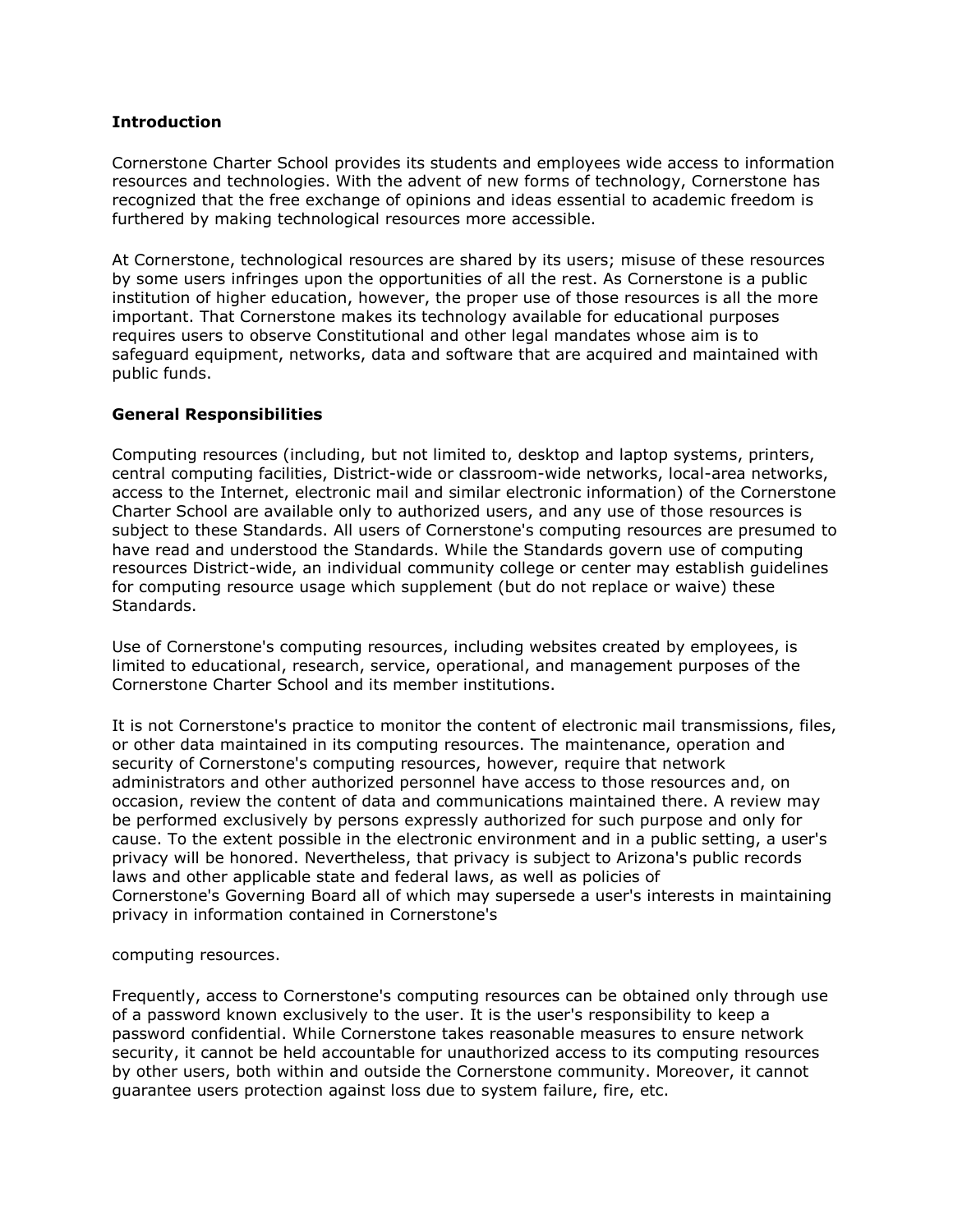Much of the data contained in Cornerstone records that are accessible through use of computing resources is confidential under state and federal law. That a user may have the technical capability to access confidential records does not necessarily mean that such access is authorized. A user of Cornerstone's computing resources is prohibited from the unauthorized access to, or dissemination of, confidential records.

Cornerstone personnel are discouraged from offering advice to Cornerstone employees regarding personal, non-job-related use, maintenance or repair of any computer equipment or software that belongs to such employees. Cornerstone can assume no responsibility for any result from such advice.

Violation of any provision of the Standards could result in immediate termination of a user's access to Cornerstone's computing resources, as well as appropriate disciplinary action. A violation of the Standards should be reported immediately to the appropriate administrator.

# **Prohibited Conduct**

The following is prohibited conduct in the use of Cornerstone's computing resources:

- 1. Posting to the network, downloading or transporting any material that would constitute a violation of Cornerstone Charter School contracts.
- 2. Unauthorized attempts to monitor another user's password protected data or electronic communication, or delete another user's password protected data, electronic communications or software, without that person's permission.
- 3. Installing or running on any system a program that is intended to or is likely to result in eventual damage to a file or computer system.
- 4. Performing acts that would unfairly monopolize computing resources to the exclusion of other users, including (but not limited to) unauthorized installation of server system software.
- 5. Hosting a website through the use of Cornerstone's computing resources without the use of "gsmith.org" in its URL. If an institution owns additional domain names, those services should directly reroute visitors to a "gsmith.org" domain and not host web pages directly.
- 6. Use of computing resources for non-Cornerstone commercial purposes.
- 7. Use of software, graphics, photographs, or any other tangible form of expression that would violate or infringe any copyright or similar legally-recognized protection of intellectual property rights.
- 8. Activities that would constitute a violation of any policy of Cornerstone's Governing Board, including (but not limited to) Cornerstone's non-discrimination policy and its policy against sexual harassment.
- 9. Transmitting, storing, or receiving data, or otherwise using computing resources in a manner that would constitute a violation of state or federal law, including (but not limited to) obscenity, defamation, threats, harassment, and theft.
- 10. Attempting to gain unauthorized access to a remote network or remote computer system.
- 11. Exploiting any computing resources system by attempting to prevent or circumvent access, or using unauthorized data protection schemes.
- 12. Performing any act that would disrupt normal operations of computers, workstations, terminals, peripherals, or networks.
- 13. Using computing resources in such a way as to wrongfully hide the identity of the user or pose as another person.